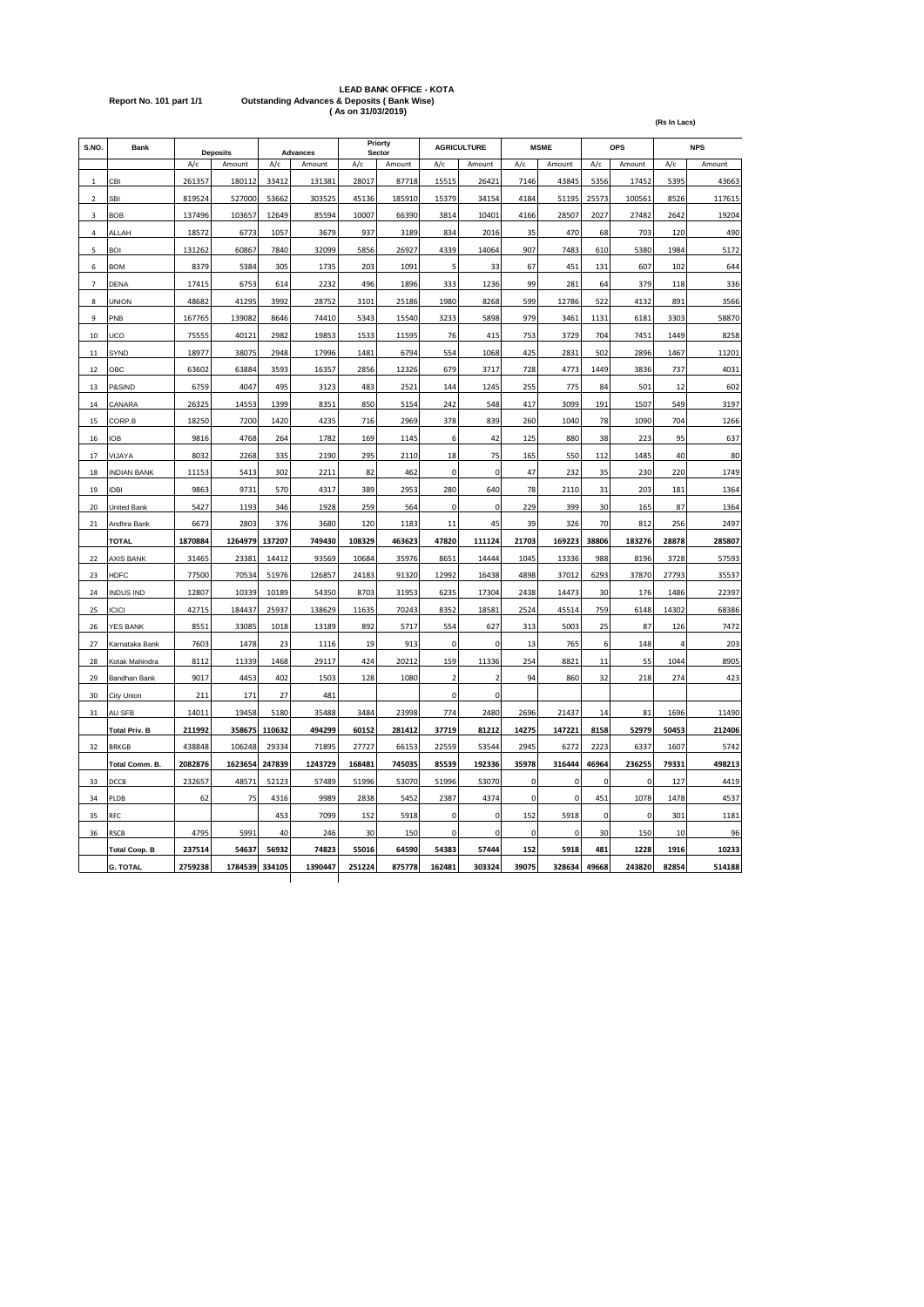|                |                       |                  |          |                         |          | AS ON 31/03/2019) |                                 |                |                     |                          |          |
|----------------|-----------------------|------------------|----------|-------------------------|----------|-------------------|---------------------------------|----------------|---------------------|--------------------------|----------|
|                |                       |                  |          |                         |          |                   | Agriculture                     |                |                     |                          |          |
| S.NO.          | <b>Bank</b>           | <b>CROP LOAN</b> |          | <b>TERM LOAN</b>        |          |                   | AGRI.                           |                | AGRI.               | <b>Total Agriculture</b> |          |
|                |                       | A/c              | Amount   | A/c                     | Amount   | A/c               | <b>INFRASTRUCTURE</b><br>Amount | A/c            | ANCILLARY<br>Amount | A/c                      | Amount   |
| $\mathbf 1$    | CBI                   | 12450            | 17947.00 | 3012                    | 7954.00  | 53                | 520                             |                |                     | 15515                    | 26421.00 |
| 2              | SBI                   | 12721            | 29385.00 | 1516                    | 2986.00  | 669               | 1292                            | 473            | 491.00              | 15379                    | 34154.00 |
| 3              | <b>BOB</b>            | 3814             | 10401.00 |                         |          |                   |                                 |                |                     | 3814                     | 10401.00 |
| 4              | ALLAH                 | 644              | 1788.00  | 190                     | 228.00   |                   |                                 |                |                     | 834                      | 2016.00  |
| 5              | <b>BOI</b>            | 3131             | 10175.00 | 1047                    | 1964.00  | 161               | 1925                            |                |                     | 4339                     | 14064.00 |
| 6              | <b>BOM</b>            |                  |          | 5                       | 32.77    |                   |                                 |                |                     | 5                        | 32.77    |
| $\overline{7}$ | DENA                  | 324              | 1233.00  | 9                       | 3.00     |                   |                                 |                |                     | 333                      | 1236.00  |
| 8              | <b>UNION</b>          | 1816             | 5362.00  | 154                     | 2146.00  | 10                | 760                             |                |                     | 1980                     | 8268.00  |
| 9              | PNB                   | 2033             | 4597.00  | 1193                    | 1257.00  |                   |                                 | $\overline{7}$ | 44.00               | 3233                     | 5898.00  |
| 10             | UCO                   | 75               | 390.00   | $\mathbf 1$             | 25.00    |                   |                                 |                |                     | 76                       | 415.00   |
| 11             | SYND                  | 516              | 1005.54  | 38                      | 62.00    |                   |                                 |                |                     | 554                      | 1067.54  |
| 12             | OBC                   | 644              | 2400.00  | 25                      | 254.00   | 5                 | 42                              | 5              | 1021.00             | 679                      | 3717.00  |
| 13             | P&SIND                | 140              | 1221.00  | 4                       | 24.00    |                   |                                 |                |                     | 144                      | 1245.00  |
| 14             | CANARA                | 225              | 494.00   | 17                      | 54.00    |                   |                                 |                |                     | 242                      | 548.00   |
| 15             | CORP.B                | 360              | 794.00   | 18                      | 45.00    |                   |                                 |                |                     | 378                      | 839.00   |
| 16             | IOB                   | 6                | 42.00    |                         |          |                   |                                 |                |                     | 6                        | 42.00    |
| 17             | VIJAYA                | 18               | 75.00    |                         |          |                   |                                 |                |                     | 18                       | 75.00    |
| 18             | <b>INDIAN BANK</b>    |                  |          |                         |          |                   |                                 |                |                     | $\mathbf 0$              | 0.00     |
| 19             | <b>IDBI</b>           | 241              | 425.00   | 39                      | 215.00   |                   |                                 |                |                     | 280                      | 640.00   |
| 20             | United Bank           |                  |          |                         |          |                   |                                 |                |                     | 0                        | 0.00     |
| $21\,$         | Andhra Bank           | 9                | 27.00    | $\overline{\mathbf{c}}$ | 18.00    |                   |                                 |                |                     | 11                       | 45.00    |
|                | <b>Total Nat.Bank</b> | 39167            | 87762    | 7270                    | 17268    | 898               | 4539                            | 485            | 1556                | 47820                    | 111124   |
| 22             | AXIS BANK             | 8497             | 13597.00 | 154                     | 847.00   |                   |                                 |                |                     | 8651                     | 14444.00 |
| 23             | <b>HDFC</b>           | 4796             | 5645.00  | 8196                    | 10793.00 |                   |                                 |                |                     | 12992                    | 16438.00 |
| 24             | <b>INDUS IND</b>      | 6205             | 6358.00  |                         |          | 4                 | 1865                            | 26             | 9081.00             | 6235                     | 17304.00 |
| 25             | ICICI                 | 2961             | 7900.00  | 3116                    | 6616.00  | 2275              | 4065                            |                |                     | 8352                     | 18581.00 |
| 26             | <b>YES BANK</b>       | 52               | 186.00   | 502                     | 441.00   |                   |                                 |                |                     | 554                      | 627.00   |
| 27             | Karnataka Bank        |                  |          |                         |          |                   |                                 |                |                     | $\mathbf 0$              | 0.00     |
| 28             | Kotak Mahindra        | 10               | 324.00   | 114                     | 4655.00  | ĵ                 | 145.00                          | 33             | 6212.00             | 159                      | 11336.00 |
| 29             | Bandhan Bank          |                  |          | $\overline{c}$          | 2.00     |                   |                                 |                |                     | $\overline{a}$           | 2.00     |
| 30             | City Union            |                  |          |                         |          |                   |                                 |                |                     | $\pmb{0}$                | 0.00     |
| 31             | AU SFB                | 465              | 1076.00  | 225                     | 853.00   | 65                | 289.00                          | 19             | 262.00              | 774                      | 2480.00  |
|                | <b>Total Priv. B</b>  | 22986            | 35086    | 12309                   | 24207    | 2346              | 6364                            | 78             | 15555               | 37719                    | 81212    |
| 32             | <b>BRKGB</b>          | 17480            | 44946.00 | 428                     | 1148.00  | 4651              | 7450                            |                |                     | 22559                    | 53544.00 |
|                | Total Comm. B.        | 62153            | 122848   | 19579                   | 41475    | 3244              | 10903                           | 563            | 17111               | 85539                    | 192336   |
| 33             | DCCB                  | 51996            | 53070.00 |                         |          |                   |                                 |                |                     | 51996                    | 53070.00 |
| 34             | PLDB                  | 273              | 702.00   | 903                     | 1628.00  | 1211              | 2044                            |                |                     | 2387                     | 4374.00  |
| 35             | RFC                   |                  |          |                         |          |                   |                                 |                |                     | $\mathbf 0$              | 0.00     |
| 36             | <b>RSCB</b>           |                  |          |                         |          |                   |                                 |                |                     | 0                        | 0.00     |
|                | <b>Total Coop. B</b>  | 52269            | 53772    | 903                     | 1628     | 1211              | 2044                            | 0              | 0                   | 54383                    | 57444    |
|                | <b>G. TOTAL</b>       | 131902           | 221566   | 20910                   | 44251    | 9106              | 20397                           | 563            | 17111               | 162481                   | 303324   |

## **( As on 31/03/2019) Report No. 101 part 1/2 Outstanding Advances & Deposits ( Bank Wise)**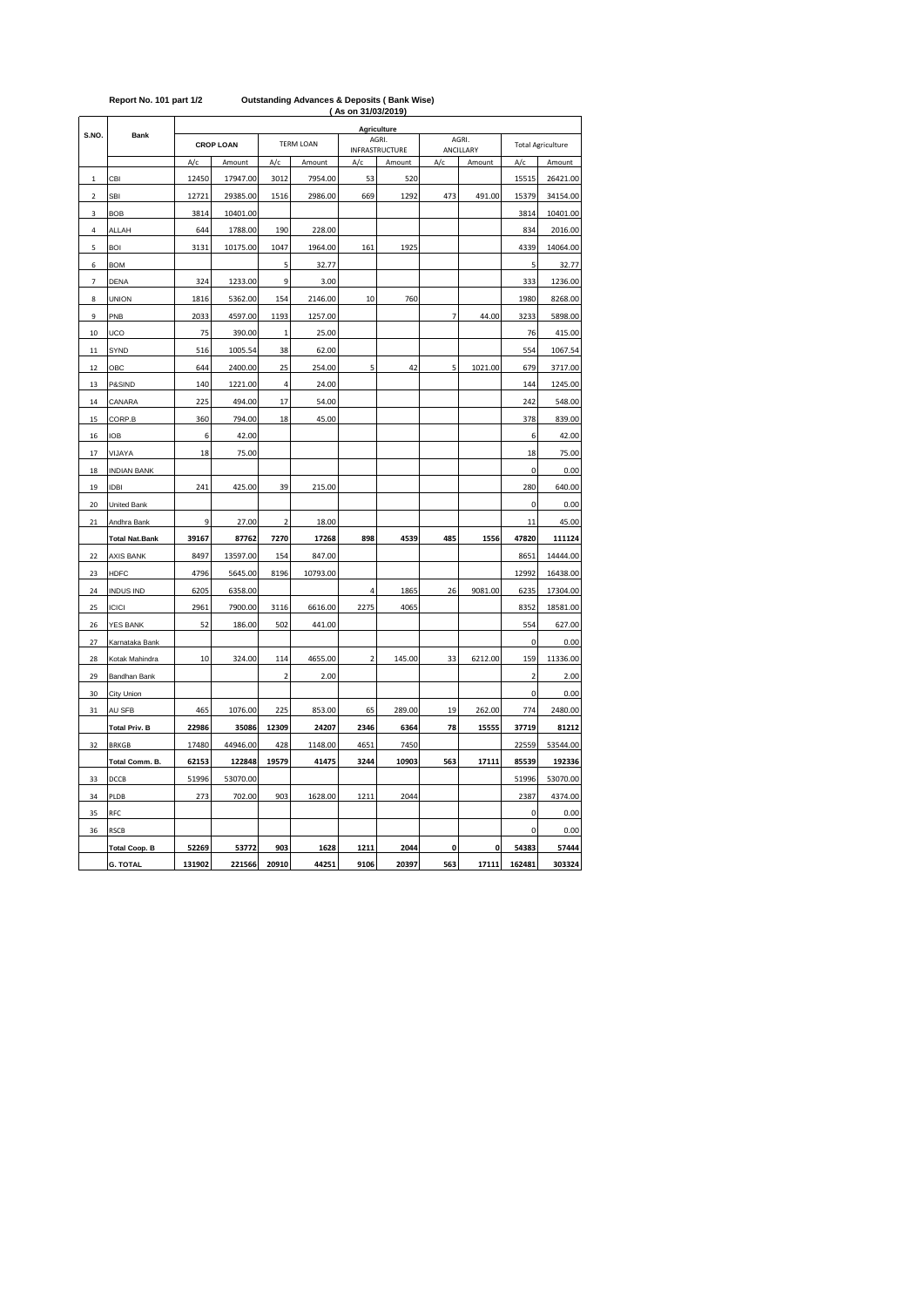|                         | Report No. 101 part 1/3 |       | <b>Outstanding Advances &amp; Deposits (Bank Wise)</b><br>(As on 31/03/2019)<br><b>MSME</b> |                |             |              |              |                |                      |                   |          |  |  |  |  |
|-------------------------|-------------------------|-------|---------------------------------------------------------------------------------------------|----------------|-------------|--------------|--------------|----------------|----------------------|-------------------|----------|--|--|--|--|
| S.NO.                   | Bank                    |       | Micro Entp.                                                                                 |                | Small Entp. |              | Medium Entp. |                | Khadi & vill. Indus. | <b>Total MSME</b> |          |  |  |  |  |
|                         |                         | A/c   | Amount                                                                                      | A/c            | Amount      | A/c          | Amount       | A/c            | Amount               | A/c               | Amount   |  |  |  |  |
| $\mathbf 1$             | CBI                     | 2350  | 11345.00                                                                                    | 4790           | 32015.00    | 6            | 485.00       |                |                      | 7146              | 43845.00 |  |  |  |  |
| $\overline{\mathbf{c}}$ | SBI                     | 3798  | 26648.00                                                                                    | 348            | 19092.00    | 38           | 5455.00      |                |                      | 4184              | 51195.00 |  |  |  |  |
| 3                       | <b>BOB</b>              | 3845  | 20512.00                                                                                    | 321            | 7995.00     |              |              |                |                      | 4166              | 28507.00 |  |  |  |  |
| 4                       | ALLAH                   | 30    | 263.00                                                                                      | 5              | 207.00      |              |              |                |                      | 35                | 470.00   |  |  |  |  |
| 5                       | <b>BOI</b>              | 880   | 2570.00                                                                                     | 24             | 1182.00     | 3            | 3731.00      |                |                      | 907               | 7483.00  |  |  |  |  |
| 6                       | <b>BOM</b>              | 60    | 448.00                                                                                      | 7              | 3.00        |              |              |                |                      | 67                | 451.00   |  |  |  |  |
| $\overline{7}$          | DENA                    | 94    | 162.00                                                                                      | 5              | 119.00      |              |              |                |                      | 99                | 281.00   |  |  |  |  |
| 8                       | <b>UNION</b>            | 405   | 8455.00                                                                                     | 186            | 4253.00     | $\mathbf{1}$ | 6.45         | $\overline{7}$ | 71                   | 599               | 12785.80 |  |  |  |  |
| 9                       | PNB                     | 794   | 2276.00                                                                                     | 185            | 1185.00     |              |              |                |                      | 979               | 3461.00  |  |  |  |  |
| 10                      | UCO                     | 703   | 3041.00                                                                                     | 50             | 688.00      |              |              |                |                      | 753               | 3729.00  |  |  |  |  |
| 11                      | SYND                    | 244   | 1669.90                                                                                     | 181            | 1160.80     |              |              |                |                      | 425               | 2830.70  |  |  |  |  |
| 12                      | ОВС                     | 640   | 3810.00                                                                                     | 85             | 443.00      | 3            | 520.00       |                |                      | 728               | 4773.00  |  |  |  |  |
| 13                      | P&SIND                  | 185   | 609.00                                                                                      | 70             | 166.00      |              |              |                |                      | 255               | 775.00   |  |  |  |  |
| 14                      | CANARA                  | 362   | 1779.00                                                                                     | 55             | 1320.00     |              |              |                |                      | 417               | 3099.00  |  |  |  |  |
| 15                      | CORP.B                  | 175   | 785.00                                                                                      | 85             | 255.00      |              |              |                |                      | 260               | 1040.00  |  |  |  |  |
| 16                      | <b>IOB</b>              | 107   | 668.00                                                                                      | 18             | 212.00      |              |              |                |                      | 125               | 880.00   |  |  |  |  |
| 17                      | VIJAYA                  | 165   | 550.00                                                                                      |                |             |              |              |                |                      | 165               | 550.00   |  |  |  |  |
| 18                      | <b>INDIAN BANK</b>      | 33    | 132.00                                                                                      | 14             | 100.00      |              |              |                |                      | 47                | 232.00   |  |  |  |  |
| 19                      | <b>IDBI</b>             | 71    | 1909.00                                                                                     |                |             | 7            | 201.00       |                |                      | 78                | 2110.00  |  |  |  |  |
| 20                      | United Bank             | 228   | 299.00                                                                                      | $\mathbf{1}$   | 100.00      |              |              |                |                      | 229               | 399.00   |  |  |  |  |
| 21                      | Andhra Bank             | 38    | 252.00                                                                                      | 1              | 74.00       |              |              |                |                      | 39                | 326.00   |  |  |  |  |
|                         | <b>Total Nat. Bank</b>  | 15207 | 88183                                                                                       | 6431           | 70570       | 58           | 10398        | 7              | 71                   | 21703             | 169223   |  |  |  |  |
| 22                      | <b>AXIS BANK</b>        | 1045  | 13336.00                                                                                    |                |             |              |              |                |                      | 1045              | 13336.00 |  |  |  |  |
| 23                      | <b>HDFC</b>             | 3458  | 20413.00                                                                                    | 1286           | 12142.00    | 154          | 4457.00      |                |                      | 4898              | 37012.00 |  |  |  |  |
| 24                      | <b>INDUS IND</b>        | 1652  | 6824.00                                                                                     | 786            | 7649.00     |              |              |                |                      | 2438              | 14473.00 |  |  |  |  |
| 25                      | ICICI                   | 1727  | 16902.00                                                                                    | 684            | 24622.00    | 113          | 3990.00      |                |                      | 2524              | 45514.00 |  |  |  |  |
| 26                      | Yes Bank                | 280   | 2573.00                                                                                     | 21             | 729.00      | 12           | 1701.00      |                |                      | 313               | 5003.00  |  |  |  |  |
| 27                      | Karnataka Bank          | 6     | 51.00                                                                                       | $\overline{7}$ | 714.00      |              |              |                |                      | 13                | 765.00   |  |  |  |  |
| 28                      | Kotak Mahindra          | 129   | 3667.00                                                                                     | 66             | 2468.00     | 58           | 2589.23      | 1              | 96.93                | 254               | 8821.16  |  |  |  |  |
| 29                      | Bandhan Bank            | 80    | 758.00                                                                                      | 14             | 102.00      |              |              |                |                      | 94                | 860.00   |  |  |  |  |
| 30                      | City Union              | 19    | 300.00                                                                                      | $\overline{2}$ | 100.00      |              |              |                |                      | 21                | 400.00   |  |  |  |  |
| 31                      | AU SFB                  | 2352  | 14050.00                                                                                    | 340            | 6079.00     | 4            | 1308.00      |                |                      | 2696              | 21437.00 |  |  |  |  |
|                         | <b>Total Priv.B</b>     | 10748 | 78874                                                                                       | 3206           | 54605       | 341          | 14045        | $\mathbf{1}$   | 97                   | 14296             | 147621   |  |  |  |  |
| 32                      | <b>BRKGB</b>            | 2945  | 6272.00                                                                                     |                |             |              |              |                |                      | 2945              | 6272.00  |  |  |  |  |
|                         | Total Comm. B.          | 25955 | 167057                                                                                      | 9637           | 125175      | 399          | 24444        | 8              | 168                  | 35999             | 316844   |  |  |  |  |
| 33                      | DCCB                    |       |                                                                                             |                |             |              |              |                |                      | $\Omega$          | 0.00     |  |  |  |  |
| 34                      | PLDB                    |       |                                                                                             |                |             |              |              |                |                      | 0                 | 0.00     |  |  |  |  |
| 35                      | RFC                     | 113   | 2710.00                                                                                     | 34             | 1626.00     | 5            | 1582.00      |                |                      | 152               | 5918.00  |  |  |  |  |
| 36                      | RSCB                    |       |                                                                                             |                |             |              |              |                |                      | 0                 | 0.00     |  |  |  |  |
|                         | <b>Total Coop.Bank</b>  | 113   | 2710                                                                                        | 34             | 1626        | 5            | 1582         | 0              | 0                    | 152               | 5918     |  |  |  |  |
|                         | <b>G. TOTAL</b>         | 29013 | 176039                                                                                      | 9671           | 126801      | 404          | 26026        | 8              | 168                  | 39096             | 329034   |  |  |  |  |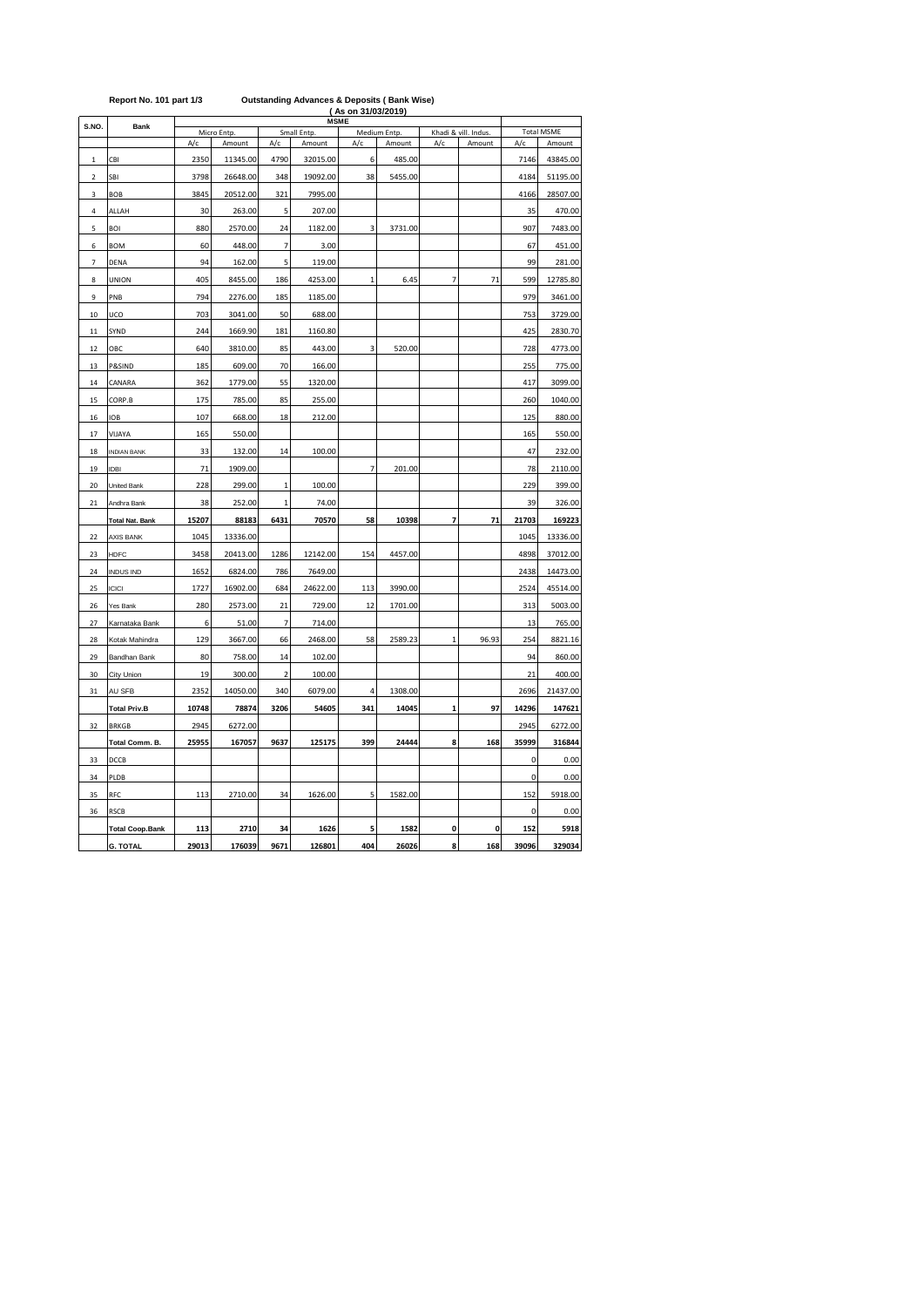|                |                        | <b>Other Priorty Sector</b> |           |       |              |                |            |              |                      |                    |                         |              |                |           |                  |
|----------------|------------------------|-----------------------------|-----------|-------|--------------|----------------|------------|--------------|----------------------|--------------------|-------------------------|--------------|----------------|-----------|------------------|
| S.NO.          | BANK                   |                             | Edu. Loan |       | Housing Loan |                | Other Loan |              | <b>Export Credit</b> |                    | <b>Reneawble Energy</b> |              | Social Infras. |           | <b>Total OPS</b> |
|                |                        | A/c                         | Amount    | A/c   | Amount       | A/c            | Amount     | A/c          | Amount               | A/c                | Amount                  | A/c          | Amount         | A/c       | Amount           |
| $\mathbf{1}$   | CBI                    | 1455                        | 4395.00   | 2665  | 10045.00     | 1236           | 3012.00    |              |                      |                    |                         |              |                | 5356      | 17452            |
| $\overline{2}$ | SBI                    | 6444                        | 2709.00   | 8966  | 50701.00     | 10163          | 47151.00   |              |                      |                    |                         |              |                | 25573     | 100561           |
| $\overline{3}$ | <b>BOB</b>             | 232                         | 824.00    | 1239  | 14563.00     | 556            | 12095.00   |              |                      |                    |                         |              |                | 2027      | 27482            |
| $\overline{a}$ | ALLAH                  | 8                           | 10.00     | 60    | 693.00       |                |            |              |                      |                    |                         |              |                | 68        | 703              |
| 5              | BOI                    | 73                          | 268.00    | 505   | 4955.00      | 32             | 157.00     |              |                      |                    |                         |              |                | 610       | 5380             |
| 6              | <b>BOM</b>             | 24                          | 70.00     | 76    | 492.00       | 31             | 45.00      |              |                      |                    |                         |              |                | 131       | 607              |
| $\overline{7}$ | DENA                   | 12                          | 51.00     | 52    | 328.00       |                |            |              |                      |                    |                         |              |                | 64        | 379              |
| 8              | UNION                  | 50                          | 382.00    | 321   | 2972.00      | 151            | 778.00     |              |                      |                    |                         |              |                | 522       | 4132             |
| 9              | PNB                    | 363                         | 1105.00   | 706   | 5056.00      | 62             | 20.00      |              |                      |                    |                         |              |                | 1131      | 6181             |
| 10             | UCO                    | 67                          | 216.00    | 637   | 7235.00      |                |            |              |                      |                    |                         |              |                | 704       | 7451             |
| $11\,$         | SYND                   | 27                          | 80.00     | 321   | 2204.21      | 154            | 611.96     |              |                      |                    |                         |              |                | 502       | 2896             |
| 12             | ОВС                    | 131                         | 362.00    | 1318  | 3474.00      |                |            |              |                      |                    |                         |              |                | 1449      | 3836             |
| 13             | P&SIND                 | 9                           | 13.00     | 75    | 488.00       |                |            |              |                      |                    |                         |              |                | 84        | 501              |
| 14             | CANARA                 | 47                          | 220.00    | 144   | 1287.00      |                |            |              |                      |                    |                         |              |                | 191       | 1507             |
| 15             | CORP.B                 | 18                          | 25.00     | 60    | 1065.00      |                |            |              |                      |                    |                         |              |                | 78        | 1090             |
| 16             | <b>IOB</b>             | 16                          | 10.00     | 22    | 213.00       |                |            |              |                      |                    |                         |              |                | 38        | 223              |
| 17             | VIJAYA                 | 14                          | 27.00     | 44    | 655.00       | 54             | 803.00     |              |                      |                    |                         |              |                | 112       | 1485             |
| 18             | <b>INDIAN BANK</b>     | 14                          | 75.00     | 21    | 155.00       |                |            |              |                      |                    |                         |              |                | 35        | 230              |
| 19             | <b>IDBI</b>            | 13                          | 73.00     | 18    | 130.00       |                |            |              |                      |                    |                         |              |                | 31        | 203              |
| 20             | United Bank            | 3                           | 14.00     | 27    | 151.00       |                |            |              |                      |                    |                         |              |                | 30        | 165              |
| 21             | Andhra Bank            | 5                           | 14.00     | 65    | 798.00       |                |            |              |                      |                    |                         |              |                | 70        | 812              |
|                | <b>Total Nat. Bank</b> | 9025                        | 10943     | 17342 | 107660       | 12439          | 64673      | 0            | 0                    | 0                  | 0                       | 0            | 0              | 38806     | 183276           |
| 22             | <b>AXIS BANK</b>       | 45                          | 280.00    | 943   | 7916.00      |                |            |              |                      |                    |                         |              |                | 988       | 8196             |
| 23             | HDFC                   |                             |           | 1319  | 11015.00     | 4974           | 26854.97   |              |                      |                    |                         |              |                | 6293      | 37870            |
| 24             | <b>INDUS IND</b>       |                             |           | 30    | 176.00       |                |            |              |                      |                    |                         |              |                | 30        | 176              |
| 25             | ICICI                  | 19                          | 71.00     | 709   | 6071.00      | 31             | 6.00       |              |                      |                    |                         |              |                | 759       | 6148             |
| 26             | Yes Bank               |                             |           | 25    | 87.00        |                |            |              |                      |                    |                         |              |                | 25        | 87               |
| 27             | Karnataka Bank         |                             |           | 6     | 148.00       |                |            |              |                      |                    |                         |              |                | 6         | 148              |
| 28             | Kotak Mahindra         |                             |           | 11    | 55.00        |                |            |              |                      |                    |                         |              |                | 11        | 55               |
| 29             | Bandhan Bank           | 11                          | 22.00     | 21    | 196.00       |                |            |              |                      |                    |                         |              |                | 32        | 218              |
| 30             | City Union             |                             |           |       |              |                |            |              |                      |                    |                         |              |                | $\pmb{0}$ | $\pmb{0}$        |
| 31             | AU SFB                 |                             |           | 14    | 81.00        |                |            |              |                      |                    |                         |              |                | 14        | 81               |
|                | <b>Total Priv.B</b>    | 75                          | 373       | 3078  | 25745        | 5005           | 26861      | 0            | 0                    | 0                  | 0                       | 0            | 0              | 8158      | 52979            |
| 32             | <b>BRKGB</b>           | 60                          | 231.00    | 336   | 4342.00      | 1827           | 1764.00    |              |                      |                    |                         |              |                | 2223      | 6337             |
|                | Total Comm. B.         | 9100                        | 11316     | 20420 | 133405       | 17444          | 91534      | $\pmb{0}$    | 0                    | 0                  | 0                       | 0            | 0              | 46964     | 236255           |
| 33             | DCCB                   |                             |           |       |              |                |            |              |                      |                    |                         |              |                | 0         | 0                |
| 34             | PLDB                   |                             |           | 451   | 1078.00      |                |            |              |                      |                    |                         |              |                | 451       | 1078             |
| 35             | RFC                    |                             |           |       |              |                |            |              |                      |                    |                         |              |                | $\pmb{0}$ | 0                |
| 36             | RSCB                   |                             |           | 23    | 95.00        | $\overline{7}$ | 55.00      |              |                      |                    |                         |              |                | 30        | 150              |
|                | <b>Total Coop.Bank</b> | 0                           | 0         | 474   | 1173         | 7              | 55         | 0            | 0                    | 0                  | 0                       | 0            | $\mathbf 0$    | 481       | 1228             |
|                | <b>G. TOTAL</b>        | 9160                        | 11547     | 21230 | 138920       | 19278          | 93353      | $\mathbf{o}$ | 0                    | $\pmb{\mathsf{o}}$ | $\mathbf{0}$            | $\mathbf{0}$ | $\mathbf 0$    | 49668     | 243820           |

# **Report No. 101 part 1/4 Outstanding Advances & Deposits ( Bank Wise) ( As on 31/03/2019)**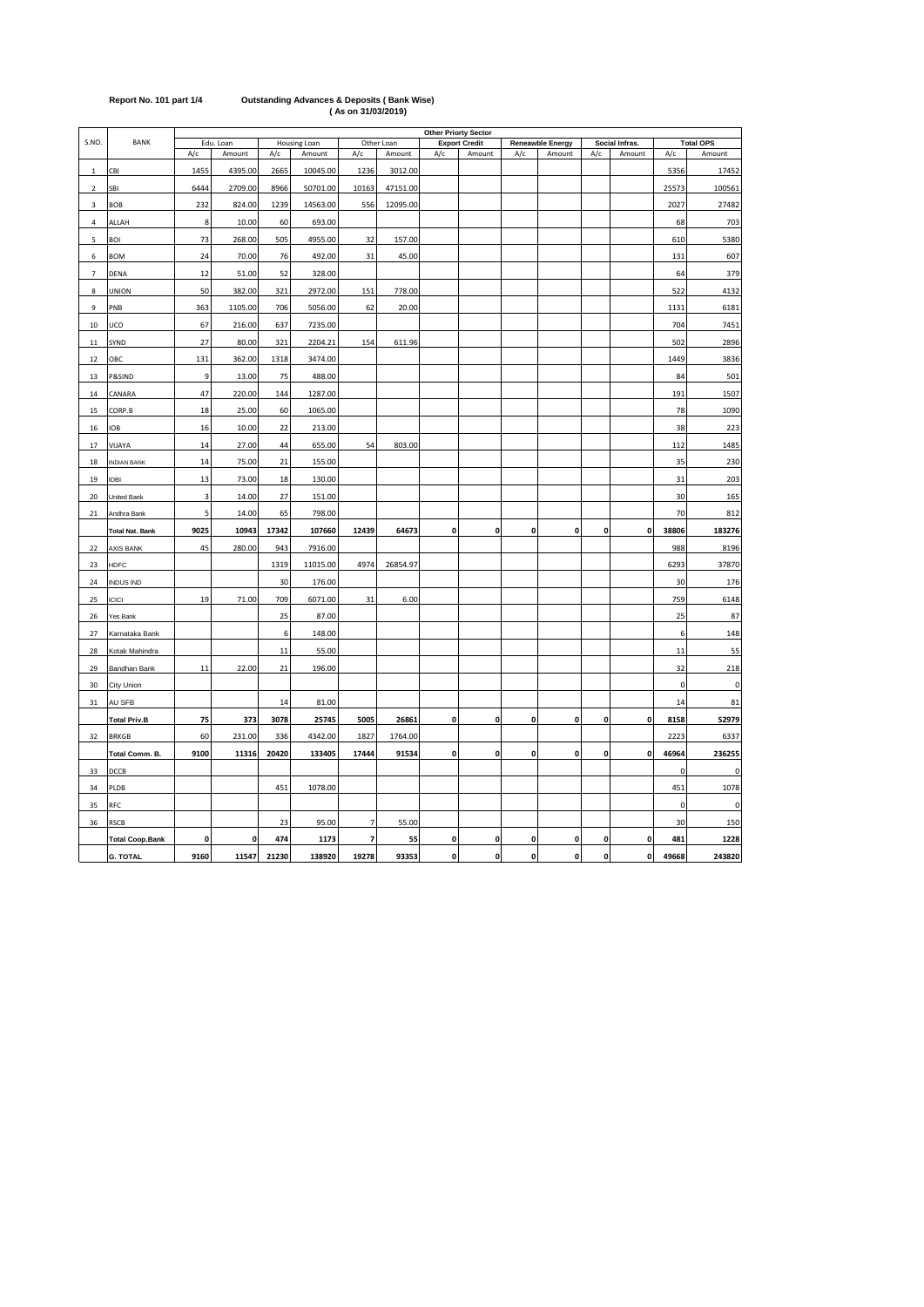| <b>SCST</b><br><b>MINORITY</b><br><b>WOMEN</b><br><b>PMEGP</b><br><b>Weakar Section</b><br>S.NO.<br>Bank<br>A/c<br>A/c<br>Amount<br>A/c<br>A/c<br>A/c<br>Amount<br>Amount<br>Amount<br>Amount<br>CBI<br>8122<br>17496.00<br>1180<br>1390.00<br>1190<br>15967.00<br>6260<br>17190.00<br>160<br>$\mathbf{1}$<br>7954<br>85<br>SBI<br>52134<br>43695.00<br>18213<br>25796.00<br>17550<br>59568.00<br>15631.00<br>$\overline{\mathbf{2}}$<br><b>BOB</b><br>5584<br>25067.00<br>1324<br>4659.00<br>3367<br>13794.00<br>1796<br>8824.00<br>3<br>20<br>210.00<br>12.00<br>42<br>126.00<br>80<br>180.00<br>4<br>ALLAH<br>8<br>5<br><b>BOI</b><br>968<br>1712.00<br>640<br>2379.00<br>615<br>2795.00<br>380<br>1675.00<br>35<br>6<br><b>BOM</b><br>56<br>33.00<br>38<br>11.00<br>9<br>5.00<br>4<br>6.00<br>12645.00<br>45<br>124<br>4<br>$\overline{7}$<br>DENA<br>463<br>15<br>15.00<br>95.00<br>375.00<br>2212.00<br>254<br>3899.00<br>384<br>1546<br>3621.00<br>845<br>1154.00<br>8<br>UNION<br>13514.00<br>1957<br>2014.00<br>2469<br>12697.00<br>2731<br>2312.00<br>9<br>PNB<br>5716<br>UCO<br>858.00<br>149<br>152.00<br>554<br>1297.00<br>10<br>412<br>227<br>741.00<br>289<br>SYND<br>185<br>384.47<br>162.37<br>437.71<br>2187.37<br>28<br>113<br>11<br>OBC<br>1737<br>3710.00<br>755<br>1924.00<br>180<br>3024.00<br>725<br>2354.00<br>12<br>P&SIND<br>135<br>154.00<br>65<br>84.00<br>64<br>145.00<br>142<br>621.00<br>13<br>230<br>488.00<br>96<br>266.00<br>93<br>545.00<br>93<br>14<br>CANARA<br>212.00<br>285<br>395.00<br>175<br>150.00<br>95<br>120<br>15<br>CORP.B<br>250.00<br>490.00<br>16<br><b>IOB</b><br>34<br>68.00<br>17<br>27.00<br>59<br>182.00<br>55<br>223.00<br>34<br>156.00<br>34<br>156.00<br>28<br>153.00<br>50<br>401.00<br>17<br>VIJAYA<br>8<br>18<br><b>INDIAN BANK</b><br>20.00<br>12<br>31.00<br>8<br>76.00<br>17<br>126.00<br>195<br>1059.00<br>260<br>322.00<br>46<br>450.00<br>55<br>19<br>IDBI<br>424.00<br>198<br>35<br>38.00<br>53<br>103.00<br>59<br>128.00<br>20<br>United Bank<br>191.00<br>19<br>8<br>4.00<br>5<br>7.00<br>4<br>33.00<br>5.00<br>21<br>Andhra Bank<br>26839<br>78081<br>125509<br>25854<br>41804<br>115616<br>21549<br>284<br>5725<br>55259<br><b>Total Nat. Bank</b><br>3461<br>3874.00<br>847<br>3312.00<br>358<br>1184.00<br>415<br>1550.00<br>22<br><b>AXIS BANK</b><br>8957<br>6794.00<br>624<br>1896.00<br>27154<br>10658.00<br>5267<br>4694.00<br>23<br>HDFC<br>4026<br>8490.00<br>2524.00<br>384<br>24<br><b>INDUS IND</b><br>1039<br>530<br>1833.00<br>1374.00<br>1549.00<br>2546<br>9657.00<br>25<br><b>ICICI</b><br>7764<br>15246.00<br>1124<br>4612<br>50213.00<br>420<br>506.00<br>25<br>352.75<br>20<br>2919<br>339.48<br>26<br>Yes Bank<br>441.00<br>$\overline{\mathbf{c}}$<br>14.14<br>3<br>22.19<br>27<br>Karnataka Bank<br>28<br>Kotak Mahindra<br>654<br>5246.00<br>154<br>4897.00<br>70<br>3847.00<br>55<br>145.00<br>62<br>53<br>29<br>33<br>66.00<br>16<br>26.00<br>198.00<br>219.00<br>Bandhan Bank<br>30<br>City Union<br>3543.00<br>967<br>433<br>2207.00<br>264<br>31<br>AU SFB<br>1165.00<br>0<br>30047<br>0<br><b>Total Priv. B</b><br>26282<br>43765<br>3831<br>14571<br>31176<br>13969<br>59699<br>19527<br>20546.00<br>3996<br>4120.00<br>1190<br>4812.00<br>2950<br>5450.00<br>32<br><b>BRKGB</b><br>104363<br>29685<br>58015<br>35518<br>114959<br>284<br>169274.47<br>56375<br>145663<br>5725<br>Total Comm. B.<br>6994<br>9154.91<br>$\mathbf 0$<br>0.00<br>33<br>DCCB<br>44197<br>20791.57<br>41312<br>19869.56<br>2081<br>7710.56<br>PLDB<br>842<br>1304.00<br>1489<br>788.00<br>86<br>53.00<br>150<br>197.00<br>34<br>$\overline{2}$<br>35<br>RFC<br>114.00<br>$\overline{\mathbf{c}}$<br>190.00<br>36<br><b>RSCB</b><br><b>Total Coop. Ba</b><br>45039<br>22096<br>42801<br>20658<br>7082<br>9322<br>2233<br>8098<br>0<br>0<br>5725<br><b>G. TOTAL</b><br>168929<br>211916<br>76482<br>81153<br>66287<br>159797<br>40701<br>128506<br>284 |  | (As on 31/03/2019)<br>(Rs in lacs) |  |  |  |  |  |  |  |         |  |  |  |
|------------------------------------------------------------------------------------------------------------------------------------------------------------------------------------------------------------------------------------------------------------------------------------------------------------------------------------------------------------------------------------------------------------------------------------------------------------------------------------------------------------------------------------------------------------------------------------------------------------------------------------------------------------------------------------------------------------------------------------------------------------------------------------------------------------------------------------------------------------------------------------------------------------------------------------------------------------------------------------------------------------------------------------------------------------------------------------------------------------------------------------------------------------------------------------------------------------------------------------------------------------------------------------------------------------------------------------------------------------------------------------------------------------------------------------------------------------------------------------------------------------------------------------------------------------------------------------------------------------------------------------------------------------------------------------------------------------------------------------------------------------------------------------------------------------------------------------------------------------------------------------------------------------------------------------------------------------------------------------------------------------------------------------------------------------------------------------------------------------------------------------------------------------------------------------------------------------------------------------------------------------------------------------------------------------------------------------------------------------------------------------------------------------------------------------------------------------------------------------------------------------------------------------------------------------------------------------------------------------------------------------------------------------------------------------------------------------------------------------------------------------------------------------------------------------------------------------------------------------------------------------------------------------------------------------------------------------------------------------------------------------------------------------------------------------------------------------------------------------------------------------------------------------------------------------------------------------------------------------------------------------------------------------------------------------------------------------------------------------------------------------------------------------------------------------------------------------------------------------------------------------------------------------------------------------------------------------------------------------------------------------------------------------------------------------------------------------------------------------------------------------------------------------------------------------------------------------------------------------------------------------------------------------------------------------------|--|------------------------------------|--|--|--|--|--|--|--|---------|--|--|--|
|                                                                                                                                                                                                                                                                                                                                                                                                                                                                                                                                                                                                                                                                                                                                                                                                                                                                                                                                                                                                                                                                                                                                                                                                                                                                                                                                                                                                                                                                                                                                                                                                                                                                                                                                                                                                                                                                                                                                                                                                                                                                                                                                                                                                                                                                                                                                                                                                                                                                                                                                                                                                                                                                                                                                                                                                                                                                                                                                                                                                                                                                                                                                                                                                                                                                                                                                                                                                                                                                                                                                                                                                                                                                                                                                                                                                                                                                                                                                          |  |                                    |  |  |  |  |  |  |  |         |  |  |  |
|                                                                                                                                                                                                                                                                                                                                                                                                                                                                                                                                                                                                                                                                                                                                                                                                                                                                                                                                                                                                                                                                                                                                                                                                                                                                                                                                                                                                                                                                                                                                                                                                                                                                                                                                                                                                                                                                                                                                                                                                                                                                                                                                                                                                                                                                                                                                                                                                                                                                                                                                                                                                                                                                                                                                                                                                                                                                                                                                                                                                                                                                                                                                                                                                                                                                                                                                                                                                                                                                                                                                                                                                                                                                                                                                                                                                                                                                                                                                          |  |                                    |  |  |  |  |  |  |  |         |  |  |  |
|                                                                                                                                                                                                                                                                                                                                                                                                                                                                                                                                                                                                                                                                                                                                                                                                                                                                                                                                                                                                                                                                                                                                                                                                                                                                                                                                                                                                                                                                                                                                                                                                                                                                                                                                                                                                                                                                                                                                                                                                                                                                                                                                                                                                                                                                                                                                                                                                                                                                                                                                                                                                                                                                                                                                                                                                                                                                                                                                                                                                                                                                                                                                                                                                                                                                                                                                                                                                                                                                                                                                                                                                                                                                                                                                                                                                                                                                                                                                          |  |                                    |  |  |  |  |  |  |  | 748.00  |  |  |  |
|                                                                                                                                                                                                                                                                                                                                                                                                                                                                                                                                                                                                                                                                                                                                                                                                                                                                                                                                                                                                                                                                                                                                                                                                                                                                                                                                                                                                                                                                                                                                                                                                                                                                                                                                                                                                                                                                                                                                                                                                                                                                                                                                                                                                                                                                                                                                                                                                                                                                                                                                                                                                                                                                                                                                                                                                                                                                                                                                                                                                                                                                                                                                                                                                                                                                                                                                                                                                                                                                                                                                                                                                                                                                                                                                                                                                                                                                                                                                          |  |                                    |  |  |  |  |  |  |  | 4817.00 |  |  |  |
|                                                                                                                                                                                                                                                                                                                                                                                                                                                                                                                                                                                                                                                                                                                                                                                                                                                                                                                                                                                                                                                                                                                                                                                                                                                                                                                                                                                                                                                                                                                                                                                                                                                                                                                                                                                                                                                                                                                                                                                                                                                                                                                                                                                                                                                                                                                                                                                                                                                                                                                                                                                                                                                                                                                                                                                                                                                                                                                                                                                                                                                                                                                                                                                                                                                                                                                                                                                                                                                                                                                                                                                                                                                                                                                                                                                                                                                                                                                                          |  |                                    |  |  |  |  |  |  |  |         |  |  |  |
|                                                                                                                                                                                                                                                                                                                                                                                                                                                                                                                                                                                                                                                                                                                                                                                                                                                                                                                                                                                                                                                                                                                                                                                                                                                                                                                                                                                                                                                                                                                                                                                                                                                                                                                                                                                                                                                                                                                                                                                                                                                                                                                                                                                                                                                                                                                                                                                                                                                                                                                                                                                                                                                                                                                                                                                                                                                                                                                                                                                                                                                                                                                                                                                                                                                                                                                                                                                                                                                                                                                                                                                                                                                                                                                                                                                                                                                                                                                                          |  |                                    |  |  |  |  |  |  |  |         |  |  |  |
|                                                                                                                                                                                                                                                                                                                                                                                                                                                                                                                                                                                                                                                                                                                                                                                                                                                                                                                                                                                                                                                                                                                                                                                                                                                                                                                                                                                                                                                                                                                                                                                                                                                                                                                                                                                                                                                                                                                                                                                                                                                                                                                                                                                                                                                                                                                                                                                                                                                                                                                                                                                                                                                                                                                                                                                                                                                                                                                                                                                                                                                                                                                                                                                                                                                                                                                                                                                                                                                                                                                                                                                                                                                                                                                                                                                                                                                                                                                                          |  |                                    |  |  |  |  |  |  |  | 158.00  |  |  |  |
|                                                                                                                                                                                                                                                                                                                                                                                                                                                                                                                                                                                                                                                                                                                                                                                                                                                                                                                                                                                                                                                                                                                                                                                                                                                                                                                                                                                                                                                                                                                                                                                                                                                                                                                                                                                                                                                                                                                                                                                                                                                                                                                                                                                                                                                                                                                                                                                                                                                                                                                                                                                                                                                                                                                                                                                                                                                                                                                                                                                                                                                                                                                                                                                                                                                                                                                                                                                                                                                                                                                                                                                                                                                                                                                                                                                                                                                                                                                                          |  |                                    |  |  |  |  |  |  |  |         |  |  |  |
|                                                                                                                                                                                                                                                                                                                                                                                                                                                                                                                                                                                                                                                                                                                                                                                                                                                                                                                                                                                                                                                                                                                                                                                                                                                                                                                                                                                                                                                                                                                                                                                                                                                                                                                                                                                                                                                                                                                                                                                                                                                                                                                                                                                                                                                                                                                                                                                                                                                                                                                                                                                                                                                                                                                                                                                                                                                                                                                                                                                                                                                                                                                                                                                                                                                                                                                                                                                                                                                                                                                                                                                                                                                                                                                                                                                                                                                                                                                                          |  |                                    |  |  |  |  |  |  |  | 2.38    |  |  |  |
|                                                                                                                                                                                                                                                                                                                                                                                                                                                                                                                                                                                                                                                                                                                                                                                                                                                                                                                                                                                                                                                                                                                                                                                                                                                                                                                                                                                                                                                                                                                                                                                                                                                                                                                                                                                                                                                                                                                                                                                                                                                                                                                                                                                                                                                                                                                                                                                                                                                                                                                                                                                                                                                                                                                                                                                                                                                                                                                                                                                                                                                                                                                                                                                                                                                                                                                                                                                                                                                                                                                                                                                                                                                                                                                                                                                                                                                                                                                                          |  |                                    |  |  |  |  |  |  |  |         |  |  |  |
|                                                                                                                                                                                                                                                                                                                                                                                                                                                                                                                                                                                                                                                                                                                                                                                                                                                                                                                                                                                                                                                                                                                                                                                                                                                                                                                                                                                                                                                                                                                                                                                                                                                                                                                                                                                                                                                                                                                                                                                                                                                                                                                                                                                                                                                                                                                                                                                                                                                                                                                                                                                                                                                                                                                                                                                                                                                                                                                                                                                                                                                                                                                                                                                                                                                                                                                                                                                                                                                                                                                                                                                                                                                                                                                                                                                                                                                                                                                                          |  |                                    |  |  |  |  |  |  |  |         |  |  |  |
|                                                                                                                                                                                                                                                                                                                                                                                                                                                                                                                                                                                                                                                                                                                                                                                                                                                                                                                                                                                                                                                                                                                                                                                                                                                                                                                                                                                                                                                                                                                                                                                                                                                                                                                                                                                                                                                                                                                                                                                                                                                                                                                                                                                                                                                                                                                                                                                                                                                                                                                                                                                                                                                                                                                                                                                                                                                                                                                                                                                                                                                                                                                                                                                                                                                                                                                                                                                                                                                                                                                                                                                                                                                                                                                                                                                                                                                                                                                                          |  |                                    |  |  |  |  |  |  |  |         |  |  |  |
|                                                                                                                                                                                                                                                                                                                                                                                                                                                                                                                                                                                                                                                                                                                                                                                                                                                                                                                                                                                                                                                                                                                                                                                                                                                                                                                                                                                                                                                                                                                                                                                                                                                                                                                                                                                                                                                                                                                                                                                                                                                                                                                                                                                                                                                                                                                                                                                                                                                                                                                                                                                                                                                                                                                                                                                                                                                                                                                                                                                                                                                                                                                                                                                                                                                                                                                                                                                                                                                                                                                                                                                                                                                                                                                                                                                                                                                                                                                                          |  |                                    |  |  |  |  |  |  |  |         |  |  |  |
|                                                                                                                                                                                                                                                                                                                                                                                                                                                                                                                                                                                                                                                                                                                                                                                                                                                                                                                                                                                                                                                                                                                                                                                                                                                                                                                                                                                                                                                                                                                                                                                                                                                                                                                                                                                                                                                                                                                                                                                                                                                                                                                                                                                                                                                                                                                                                                                                                                                                                                                                                                                                                                                                                                                                                                                                                                                                                                                                                                                                                                                                                                                                                                                                                                                                                                                                                                                                                                                                                                                                                                                                                                                                                                                                                                                                                                                                                                                                          |  |                                    |  |  |  |  |  |  |  |         |  |  |  |
|                                                                                                                                                                                                                                                                                                                                                                                                                                                                                                                                                                                                                                                                                                                                                                                                                                                                                                                                                                                                                                                                                                                                                                                                                                                                                                                                                                                                                                                                                                                                                                                                                                                                                                                                                                                                                                                                                                                                                                                                                                                                                                                                                                                                                                                                                                                                                                                                                                                                                                                                                                                                                                                                                                                                                                                                                                                                                                                                                                                                                                                                                                                                                                                                                                                                                                                                                                                                                                                                                                                                                                                                                                                                                                                                                                                                                                                                                                                                          |  |                                    |  |  |  |  |  |  |  |         |  |  |  |
|                                                                                                                                                                                                                                                                                                                                                                                                                                                                                                                                                                                                                                                                                                                                                                                                                                                                                                                                                                                                                                                                                                                                                                                                                                                                                                                                                                                                                                                                                                                                                                                                                                                                                                                                                                                                                                                                                                                                                                                                                                                                                                                                                                                                                                                                                                                                                                                                                                                                                                                                                                                                                                                                                                                                                                                                                                                                                                                                                                                                                                                                                                                                                                                                                                                                                                                                                                                                                                                                                                                                                                                                                                                                                                                                                                                                                                                                                                                                          |  |                                    |  |  |  |  |  |  |  |         |  |  |  |
|                                                                                                                                                                                                                                                                                                                                                                                                                                                                                                                                                                                                                                                                                                                                                                                                                                                                                                                                                                                                                                                                                                                                                                                                                                                                                                                                                                                                                                                                                                                                                                                                                                                                                                                                                                                                                                                                                                                                                                                                                                                                                                                                                                                                                                                                                                                                                                                                                                                                                                                                                                                                                                                                                                                                                                                                                                                                                                                                                                                                                                                                                                                                                                                                                                                                                                                                                                                                                                                                                                                                                                                                                                                                                                                                                                                                                                                                                                                                          |  |                                    |  |  |  |  |  |  |  |         |  |  |  |
|                                                                                                                                                                                                                                                                                                                                                                                                                                                                                                                                                                                                                                                                                                                                                                                                                                                                                                                                                                                                                                                                                                                                                                                                                                                                                                                                                                                                                                                                                                                                                                                                                                                                                                                                                                                                                                                                                                                                                                                                                                                                                                                                                                                                                                                                                                                                                                                                                                                                                                                                                                                                                                                                                                                                                                                                                                                                                                                                                                                                                                                                                                                                                                                                                                                                                                                                                                                                                                                                                                                                                                                                                                                                                                                                                                                                                                                                                                                                          |  |                                    |  |  |  |  |  |  |  |         |  |  |  |
|                                                                                                                                                                                                                                                                                                                                                                                                                                                                                                                                                                                                                                                                                                                                                                                                                                                                                                                                                                                                                                                                                                                                                                                                                                                                                                                                                                                                                                                                                                                                                                                                                                                                                                                                                                                                                                                                                                                                                                                                                                                                                                                                                                                                                                                                                                                                                                                                                                                                                                                                                                                                                                                                                                                                                                                                                                                                                                                                                                                                                                                                                                                                                                                                                                                                                                                                                                                                                                                                                                                                                                                                                                                                                                                                                                                                                                                                                                                                          |  |                                    |  |  |  |  |  |  |  |         |  |  |  |
|                                                                                                                                                                                                                                                                                                                                                                                                                                                                                                                                                                                                                                                                                                                                                                                                                                                                                                                                                                                                                                                                                                                                                                                                                                                                                                                                                                                                                                                                                                                                                                                                                                                                                                                                                                                                                                                                                                                                                                                                                                                                                                                                                                                                                                                                                                                                                                                                                                                                                                                                                                                                                                                                                                                                                                                                                                                                                                                                                                                                                                                                                                                                                                                                                                                                                                                                                                                                                                                                                                                                                                                                                                                                                                                                                                                                                                                                                                                                          |  |                                    |  |  |  |  |  |  |  |         |  |  |  |
|                                                                                                                                                                                                                                                                                                                                                                                                                                                                                                                                                                                                                                                                                                                                                                                                                                                                                                                                                                                                                                                                                                                                                                                                                                                                                                                                                                                                                                                                                                                                                                                                                                                                                                                                                                                                                                                                                                                                                                                                                                                                                                                                                                                                                                                                                                                                                                                                                                                                                                                                                                                                                                                                                                                                                                                                                                                                                                                                                                                                                                                                                                                                                                                                                                                                                                                                                                                                                                                                                                                                                                                                                                                                                                                                                                                                                                                                                                                                          |  |                                    |  |  |  |  |  |  |  |         |  |  |  |
|                                                                                                                                                                                                                                                                                                                                                                                                                                                                                                                                                                                                                                                                                                                                                                                                                                                                                                                                                                                                                                                                                                                                                                                                                                                                                                                                                                                                                                                                                                                                                                                                                                                                                                                                                                                                                                                                                                                                                                                                                                                                                                                                                                                                                                                                                                                                                                                                                                                                                                                                                                                                                                                                                                                                                                                                                                                                                                                                                                                                                                                                                                                                                                                                                                                                                                                                                                                                                                                                                                                                                                                                                                                                                                                                                                                                                                                                                                                                          |  |                                    |  |  |  |  |  |  |  |         |  |  |  |
|                                                                                                                                                                                                                                                                                                                                                                                                                                                                                                                                                                                                                                                                                                                                                                                                                                                                                                                                                                                                                                                                                                                                                                                                                                                                                                                                                                                                                                                                                                                                                                                                                                                                                                                                                                                                                                                                                                                                                                                                                                                                                                                                                                                                                                                                                                                                                                                                                                                                                                                                                                                                                                                                                                                                                                                                                                                                                                                                                                                                                                                                                                                                                                                                                                                                                                                                                                                                                                                                                                                                                                                                                                                                                                                                                                                                                                                                                                                                          |  |                                    |  |  |  |  |  |  |  |         |  |  |  |
|                                                                                                                                                                                                                                                                                                                                                                                                                                                                                                                                                                                                                                                                                                                                                                                                                                                                                                                                                                                                                                                                                                                                                                                                                                                                                                                                                                                                                                                                                                                                                                                                                                                                                                                                                                                                                                                                                                                                                                                                                                                                                                                                                                                                                                                                                                                                                                                                                                                                                                                                                                                                                                                                                                                                                                                                                                                                                                                                                                                                                                                                                                                                                                                                                                                                                                                                                                                                                                                                                                                                                                                                                                                                                                                                                                                                                                                                                                                                          |  |                                    |  |  |  |  |  |  |  |         |  |  |  |
|                                                                                                                                                                                                                                                                                                                                                                                                                                                                                                                                                                                                                                                                                                                                                                                                                                                                                                                                                                                                                                                                                                                                                                                                                                                                                                                                                                                                                                                                                                                                                                                                                                                                                                                                                                                                                                                                                                                                                                                                                                                                                                                                                                                                                                                                                                                                                                                                                                                                                                                                                                                                                                                                                                                                                                                                                                                                                                                                                                                                                                                                                                                                                                                                                                                                                                                                                                                                                                                                                                                                                                                                                                                                                                                                                                                                                                                                                                                                          |  |                                    |  |  |  |  |  |  |  |         |  |  |  |
|                                                                                                                                                                                                                                                                                                                                                                                                                                                                                                                                                                                                                                                                                                                                                                                                                                                                                                                                                                                                                                                                                                                                                                                                                                                                                                                                                                                                                                                                                                                                                                                                                                                                                                                                                                                                                                                                                                                                                                                                                                                                                                                                                                                                                                                                                                                                                                                                                                                                                                                                                                                                                                                                                                                                                                                                                                                                                                                                                                                                                                                                                                                                                                                                                                                                                                                                                                                                                                                                                                                                                                                                                                                                                                                                                                                                                                                                                                                                          |  |                                    |  |  |  |  |  |  |  |         |  |  |  |
|                                                                                                                                                                                                                                                                                                                                                                                                                                                                                                                                                                                                                                                                                                                                                                                                                                                                                                                                                                                                                                                                                                                                                                                                                                                                                                                                                                                                                                                                                                                                                                                                                                                                                                                                                                                                                                                                                                                                                                                                                                                                                                                                                                                                                                                                                                                                                                                                                                                                                                                                                                                                                                                                                                                                                                                                                                                                                                                                                                                                                                                                                                                                                                                                                                                                                                                                                                                                                                                                                                                                                                                                                                                                                                                                                                                                                                                                                                                                          |  |                                    |  |  |  |  |  |  |  |         |  |  |  |
|                                                                                                                                                                                                                                                                                                                                                                                                                                                                                                                                                                                                                                                                                                                                                                                                                                                                                                                                                                                                                                                                                                                                                                                                                                                                                                                                                                                                                                                                                                                                                                                                                                                                                                                                                                                                                                                                                                                                                                                                                                                                                                                                                                                                                                                                                                                                                                                                                                                                                                                                                                                                                                                                                                                                                                                                                                                                                                                                                                                                                                                                                                                                                                                                                                                                                                                                                                                                                                                                                                                                                                                                                                                                                                                                                                                                                                                                                                                                          |  |                                    |  |  |  |  |  |  |  |         |  |  |  |
|                                                                                                                                                                                                                                                                                                                                                                                                                                                                                                                                                                                                                                                                                                                                                                                                                                                                                                                                                                                                                                                                                                                                                                                                                                                                                                                                                                                                                                                                                                                                                                                                                                                                                                                                                                                                                                                                                                                                                                                                                                                                                                                                                                                                                                                                                                                                                                                                                                                                                                                                                                                                                                                                                                                                                                                                                                                                                                                                                                                                                                                                                                                                                                                                                                                                                                                                                                                                                                                                                                                                                                                                                                                                                                                                                                                                                                                                                                                                          |  |                                    |  |  |  |  |  |  |  |         |  |  |  |
|                                                                                                                                                                                                                                                                                                                                                                                                                                                                                                                                                                                                                                                                                                                                                                                                                                                                                                                                                                                                                                                                                                                                                                                                                                                                                                                                                                                                                                                                                                                                                                                                                                                                                                                                                                                                                                                                                                                                                                                                                                                                                                                                                                                                                                                                                                                                                                                                                                                                                                                                                                                                                                                                                                                                                                                                                                                                                                                                                                                                                                                                                                                                                                                                                                                                                                                                                                                                                                                                                                                                                                                                                                                                                                                                                                                                                                                                                                                                          |  |                                    |  |  |  |  |  |  |  |         |  |  |  |
|                                                                                                                                                                                                                                                                                                                                                                                                                                                                                                                                                                                                                                                                                                                                                                                                                                                                                                                                                                                                                                                                                                                                                                                                                                                                                                                                                                                                                                                                                                                                                                                                                                                                                                                                                                                                                                                                                                                                                                                                                                                                                                                                                                                                                                                                                                                                                                                                                                                                                                                                                                                                                                                                                                                                                                                                                                                                                                                                                                                                                                                                                                                                                                                                                                                                                                                                                                                                                                                                                                                                                                                                                                                                                                                                                                                                                                                                                                                                          |  |                                    |  |  |  |  |  |  |  |         |  |  |  |
|                                                                                                                                                                                                                                                                                                                                                                                                                                                                                                                                                                                                                                                                                                                                                                                                                                                                                                                                                                                                                                                                                                                                                                                                                                                                                                                                                                                                                                                                                                                                                                                                                                                                                                                                                                                                                                                                                                                                                                                                                                                                                                                                                                                                                                                                                                                                                                                                                                                                                                                                                                                                                                                                                                                                                                                                                                                                                                                                                                                                                                                                                                                                                                                                                                                                                                                                                                                                                                                                                                                                                                                                                                                                                                                                                                                                                                                                                                                                          |  |                                    |  |  |  |  |  |  |  |         |  |  |  |
|                                                                                                                                                                                                                                                                                                                                                                                                                                                                                                                                                                                                                                                                                                                                                                                                                                                                                                                                                                                                                                                                                                                                                                                                                                                                                                                                                                                                                                                                                                                                                                                                                                                                                                                                                                                                                                                                                                                                                                                                                                                                                                                                                                                                                                                                                                                                                                                                                                                                                                                                                                                                                                                                                                                                                                                                                                                                                                                                                                                                                                                                                                                                                                                                                                                                                                                                                                                                                                                                                                                                                                                                                                                                                                                                                                                                                                                                                                                                          |  |                                    |  |  |  |  |  |  |  |         |  |  |  |
|                                                                                                                                                                                                                                                                                                                                                                                                                                                                                                                                                                                                                                                                                                                                                                                                                                                                                                                                                                                                                                                                                                                                                                                                                                                                                                                                                                                                                                                                                                                                                                                                                                                                                                                                                                                                                                                                                                                                                                                                                                                                                                                                                                                                                                                                                                                                                                                                                                                                                                                                                                                                                                                                                                                                                                                                                                                                                                                                                                                                                                                                                                                                                                                                                                                                                                                                                                                                                                                                                                                                                                                                                                                                                                                                                                                                                                                                                                                                          |  |                                    |  |  |  |  |  |  |  |         |  |  |  |
|                                                                                                                                                                                                                                                                                                                                                                                                                                                                                                                                                                                                                                                                                                                                                                                                                                                                                                                                                                                                                                                                                                                                                                                                                                                                                                                                                                                                                                                                                                                                                                                                                                                                                                                                                                                                                                                                                                                                                                                                                                                                                                                                                                                                                                                                                                                                                                                                                                                                                                                                                                                                                                                                                                                                                                                                                                                                                                                                                                                                                                                                                                                                                                                                                                                                                                                                                                                                                                                                                                                                                                                                                                                                                                                                                                                                                                                                                                                                          |  |                                    |  |  |  |  |  |  |  |         |  |  |  |
|                                                                                                                                                                                                                                                                                                                                                                                                                                                                                                                                                                                                                                                                                                                                                                                                                                                                                                                                                                                                                                                                                                                                                                                                                                                                                                                                                                                                                                                                                                                                                                                                                                                                                                                                                                                                                                                                                                                                                                                                                                                                                                                                                                                                                                                                                                                                                                                                                                                                                                                                                                                                                                                                                                                                                                                                                                                                                                                                                                                                                                                                                                                                                                                                                                                                                                                                                                                                                                                                                                                                                                                                                                                                                                                                                                                                                                                                                                                                          |  |                                    |  |  |  |  |  |  |  |         |  |  |  |
|                                                                                                                                                                                                                                                                                                                                                                                                                                                                                                                                                                                                                                                                                                                                                                                                                                                                                                                                                                                                                                                                                                                                                                                                                                                                                                                                                                                                                                                                                                                                                                                                                                                                                                                                                                                                                                                                                                                                                                                                                                                                                                                                                                                                                                                                                                                                                                                                                                                                                                                                                                                                                                                                                                                                                                                                                                                                                                                                                                                                                                                                                                                                                                                                                                                                                                                                                                                                                                                                                                                                                                                                                                                                                                                                                                                                                                                                                                                                          |  |                                    |  |  |  |  |  |  |  |         |  |  |  |
|                                                                                                                                                                                                                                                                                                                                                                                                                                                                                                                                                                                                                                                                                                                                                                                                                                                                                                                                                                                                                                                                                                                                                                                                                                                                                                                                                                                                                                                                                                                                                                                                                                                                                                                                                                                                                                                                                                                                                                                                                                                                                                                                                                                                                                                                                                                                                                                                                                                                                                                                                                                                                                                                                                                                                                                                                                                                                                                                                                                                                                                                                                                                                                                                                                                                                                                                                                                                                                                                                                                                                                                                                                                                                                                                                                                                                                                                                                                                          |  |                                    |  |  |  |  |  |  |  |         |  |  |  |
|                                                                                                                                                                                                                                                                                                                                                                                                                                                                                                                                                                                                                                                                                                                                                                                                                                                                                                                                                                                                                                                                                                                                                                                                                                                                                                                                                                                                                                                                                                                                                                                                                                                                                                                                                                                                                                                                                                                                                                                                                                                                                                                                                                                                                                                                                                                                                                                                                                                                                                                                                                                                                                                                                                                                                                                                                                                                                                                                                                                                                                                                                                                                                                                                                                                                                                                                                                                                                                                                                                                                                                                                                                                                                                                                                                                                                                                                                                                                          |  |                                    |  |  |  |  |  |  |  |         |  |  |  |
|                                                                                                                                                                                                                                                                                                                                                                                                                                                                                                                                                                                                                                                                                                                                                                                                                                                                                                                                                                                                                                                                                                                                                                                                                                                                                                                                                                                                                                                                                                                                                                                                                                                                                                                                                                                                                                                                                                                                                                                                                                                                                                                                                                                                                                                                                                                                                                                                                                                                                                                                                                                                                                                                                                                                                                                                                                                                                                                                                                                                                                                                                                                                                                                                                                                                                                                                                                                                                                                                                                                                                                                                                                                                                                                                                                                                                                                                                                                                          |  |                                    |  |  |  |  |  |  |  |         |  |  |  |
|                                                                                                                                                                                                                                                                                                                                                                                                                                                                                                                                                                                                                                                                                                                                                                                                                                                                                                                                                                                                                                                                                                                                                                                                                                                                                                                                                                                                                                                                                                                                                                                                                                                                                                                                                                                                                                                                                                                                                                                                                                                                                                                                                                                                                                                                                                                                                                                                                                                                                                                                                                                                                                                                                                                                                                                                                                                                                                                                                                                                                                                                                                                                                                                                                                                                                                                                                                                                                                                                                                                                                                                                                                                                                                                                                                                                                                                                                                                                          |  |                                    |  |  |  |  |  |  |  |         |  |  |  |
|                                                                                                                                                                                                                                                                                                                                                                                                                                                                                                                                                                                                                                                                                                                                                                                                                                                                                                                                                                                                                                                                                                                                                                                                                                                                                                                                                                                                                                                                                                                                                                                                                                                                                                                                                                                                                                                                                                                                                                                                                                                                                                                                                                                                                                                                                                                                                                                                                                                                                                                                                                                                                                                                                                                                                                                                                                                                                                                                                                                                                                                                                                                                                                                                                                                                                                                                                                                                                                                                                                                                                                                                                                                                                                                                                                                                                                                                                                                                          |  |                                    |  |  |  |  |  |  |  |         |  |  |  |
|                                                                                                                                                                                                                                                                                                                                                                                                                                                                                                                                                                                                                                                                                                                                                                                                                                                                                                                                                                                                                                                                                                                                                                                                                                                                                                                                                                                                                                                                                                                                                                                                                                                                                                                                                                                                                                                                                                                                                                                                                                                                                                                                                                                                                                                                                                                                                                                                                                                                                                                                                                                                                                                                                                                                                                                                                                                                                                                                                                                                                                                                                                                                                                                                                                                                                                                                                                                                                                                                                                                                                                                                                                                                                                                                                                                                                                                                                                                                          |  |                                    |  |  |  |  |  |  |  |         |  |  |  |

#### **Report No. 101 part 1/6 Outstanding Advances & Deposits ( Bank Wise)**